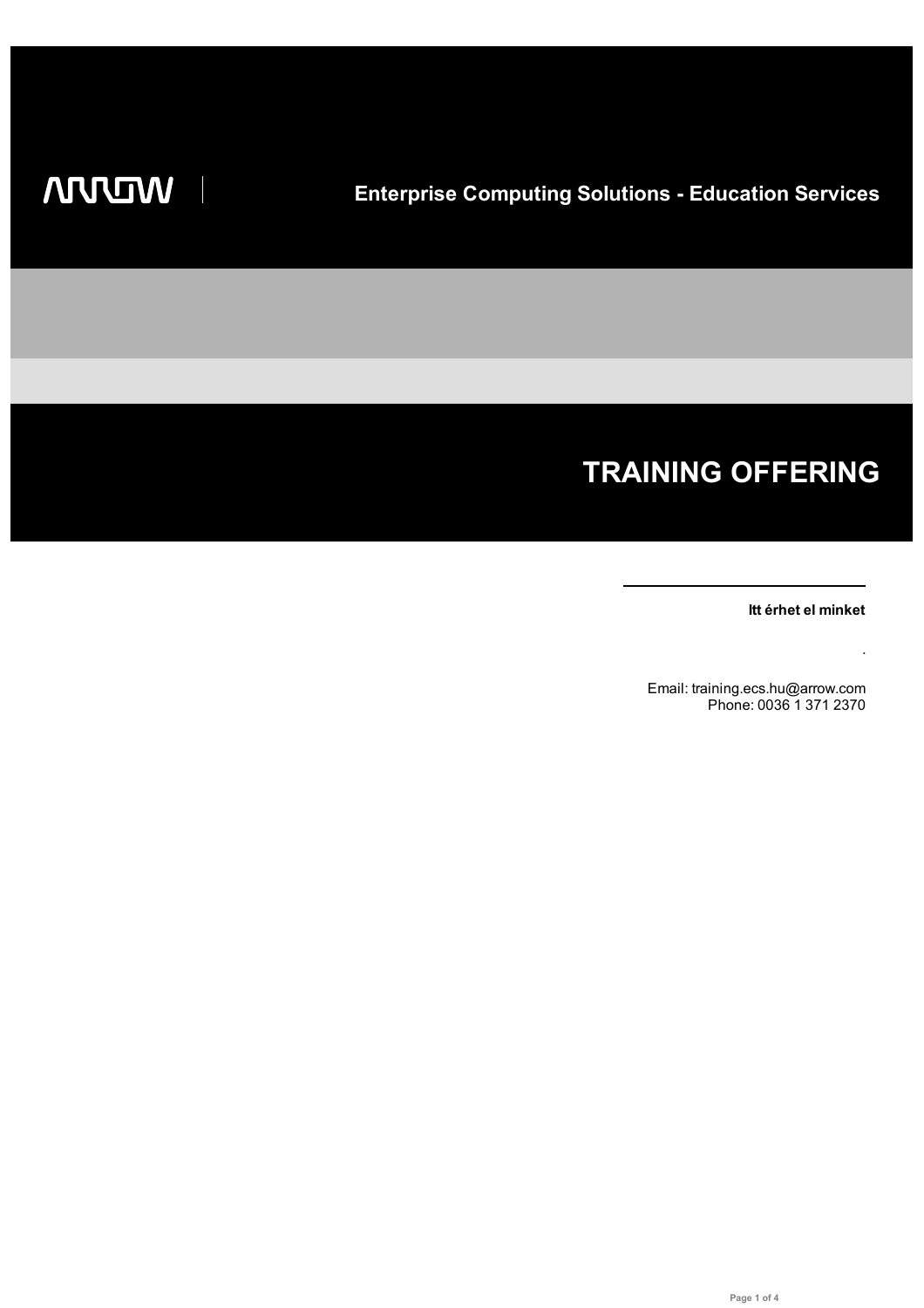## **IBM Cognos Report Studio Author Professional Reports Fundamentals (V10.2)**

|  | CODE: | <b>LENGTH:</b> | <b>PRICE:</b> |
|--|-------|----------------|---------------|
|--|-------|----------------|---------------|

ZL1\_B5258 3 day(s) Ft429,000.00

## **Description**

Course materials for this course are available in:

- English
- Spanish (Latin America)
- Portuguese (Brazil)

The course image is available in English only.

For the fully translated French course (materials and image), see *IBM Cognos Report Studio: Création de rapports-Essentielles V10.2 (Web) Francais (J22F8)*.

For the fully translated German course (materials and image), see *IBM Cognos Report Studio: Berichtserstellung, Grundlagen V10.2 SPVC (J22G8)*.

IBM Cognos Report Studio: Author Professional Reports Fundamentals (V10.2) is a three-day, instructor-led course. It is designed for professional report authors to learn report building techniques using relational data models, and methods of enhancing, customizing, and managing professional reports. Attendees will participate in hands-on demos and workshops that illustrate key concepts while learning how to use the product.

## **Objectives**

Please refer to Course Overview for description information.

## **Audience**

This intermediate course is intended for Professional Report Authors.

## **Prerequisites**

This offering is intended for professional report authors who have a knowledge of their business requirements, experience using the Windows OS **and** a web browser, **and** have also taken the IBM Cognos BI for Consumers (10.2) WBT.

## **Programme**

#### **Overview of IBM Cognos BI**

- Describe IBM Cognos BI and Financial Performance Management
- Describe IBM Cognos BI components
- Describe IBM Cognos BI architecture at a high level
- Define IBM Cognos groups and roles
- Explain how to extend IBM Cognos

#### **Introduction to the Reporting Application**

- Examine Report Studio and its interface
- Explore different report types
- Create a simple, sorted, and formatted report
- Explore how data items are added to queries

#### **Create List Reports**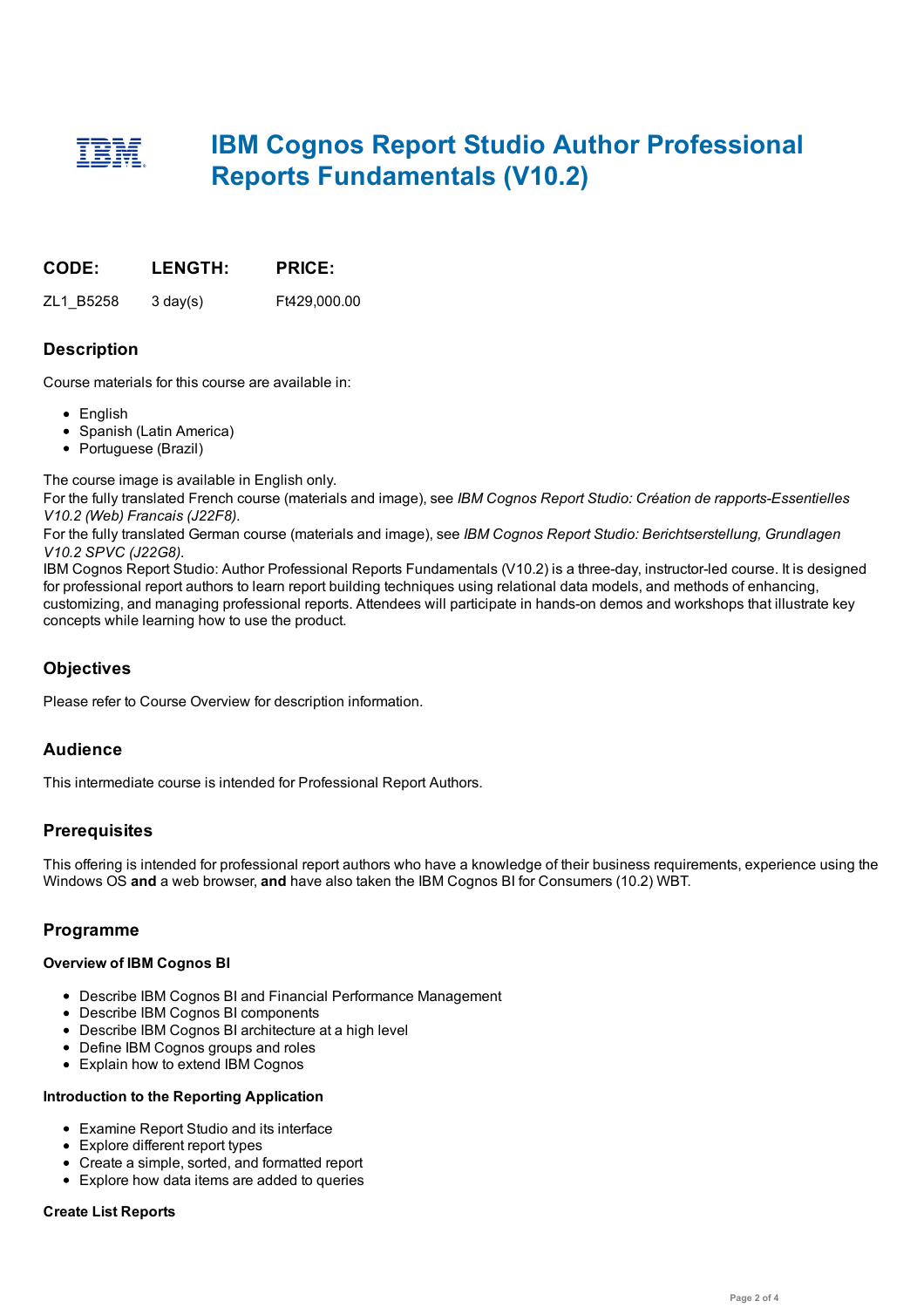- Describe options for aggregating data Create a multi-fact query
- Create a report with repeated data

#### **Focus Reports Using Filters**

- Create filters to narrow the focus of reports
- Examine detail and summary filters
- Determine when to apply filters on aggregate data

#### **Create Crosstab Reports**

- Format and sort crosstab reports
- Convert a list to a crosstab
- Create crosstabs using unrelated data items
- Create complex crosstabs using drag and drop functionality

#### **Present Data Graphically**

- Create charts containing peer and nested items
- Add context to charts
- Create and reuse custom chart palettes
- Present key data in a single dashboard report

#### **Focus Reports Using Prompts**

- Identify various prompt types
- Use parameters and prompts to focus data
- Search for prompt items
- Customize prompts to facilitate users' choices
- Navigate between pages
- Display users' prompt selections in the report

#### **Extend Reports Using Calculations**

- Create calculations based on data in the data source
- Add run-time information to the reports
- Create expressions using functions

#### **Present Data Using Maps**

- Present data using map reports
- Navigate to another level within a map

#### **Use Additional Report Building Techniques**

- Reuse objects within the same report
- Share layout components among separate reports
- Discuss report templates
- Add pages to a report
- Choose options to handle reports with no available data

#### **Customize Reports with Conditional Formatting**

- Create multi-lingual reports
- Highlight exceptional data
- Show and hide data
- Conditionally render objects in reports

#### **Drill-Through From One Report to Another**

- Let users navigate from a specific report to a target report
- Pass parameter values to filter the data in drill-through targets

#### **Drill-through Definitions**

- Enable users to navigate to related data in IBM Cognos BI
- Parameter-driven drill through vs. dynamic drill through
- Steps to enable drill-through access for a package
- Limit the items that users ca drill through from (set scope)